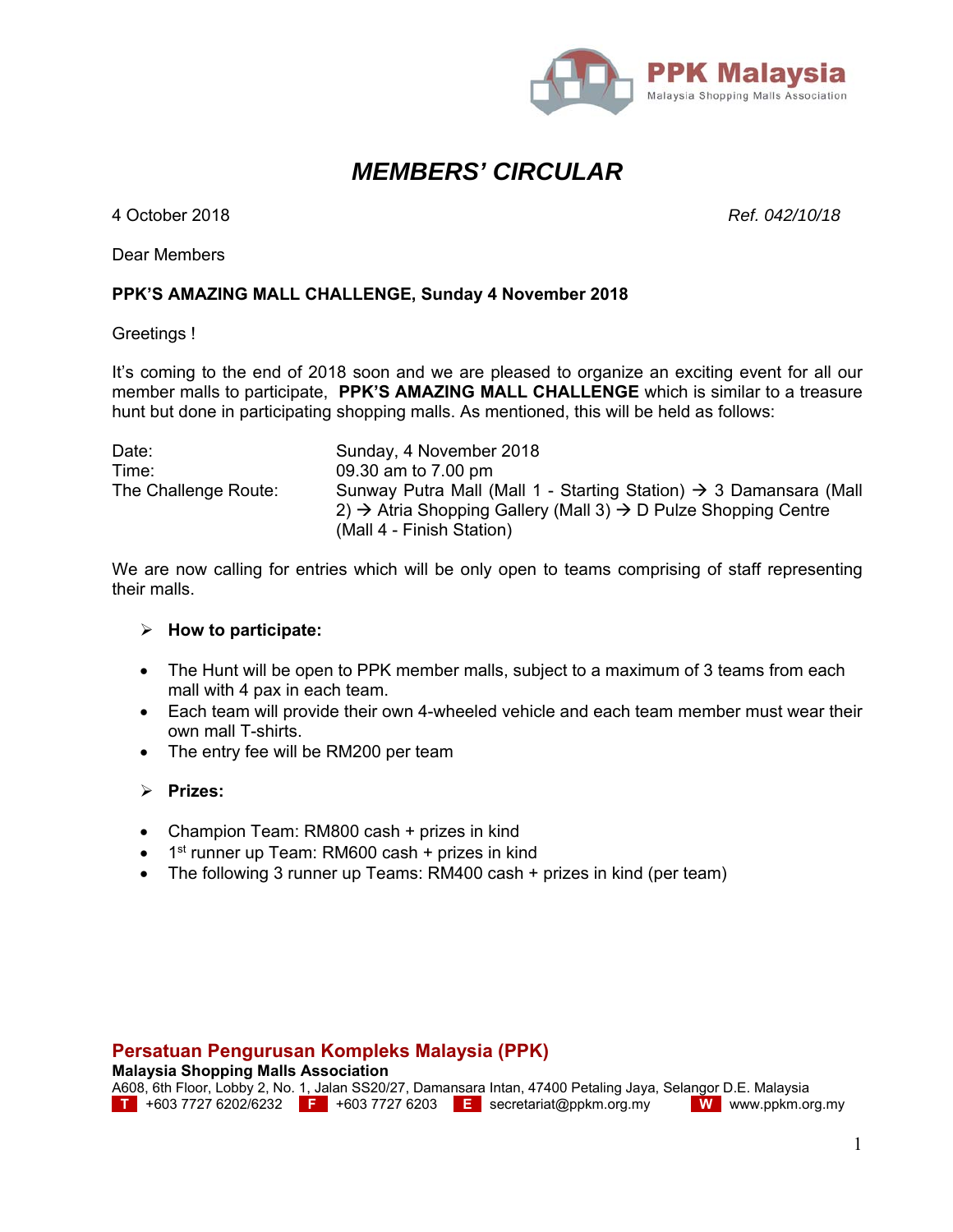## **Programme Outline for Sun 4 Nov 2018:**

| 09.30 am            | All teams are to assemble at the Starting Station, Mall 1 - Sunway Putra Mall. (Each<br>team will need to park their vehicle inside the car park.) Then they will report to the<br>starting station (location to be advised) for registration, briefing and collection of<br>goody bags. |
|---------------------|------------------------------------------------------------------------------------------------------------------------------------------------------------------------------------------------------------------------------------------------------------------------------------------|
| 11.00 am<br>onwards | All teams to proceed with the challenge following the abovementioned route. Full<br>details on the necessary requirements/rules & regulations etc will be furnished during<br>the above briefing session.                                                                                |
| 05.30 pm            | Hunt participants will complete their hunt at the Finish Station, Mall 4 - D Pulze<br>Shopping Centre, Cyberjaya                                                                                                                                                                         |
| 06.15 pm            | Announcement of results/winners                                                                                                                                                                                                                                                          |

Due to the logistics involved, **PPK'S AMAZING MALL CHALLENGE** will be confirmed subject to a minimum participation of 20 teams. So, take up this fun challenge and we look forward to your close participation for a day of excitement and camaraderie to build up the team spirit amongst fellow practitioners from other shopping malls.

Interested participants are requested to complete the attached form which must be emailed to us at secretariat@ppkm.org.my **on or before Friday 19 October 2018** or call us at Tel: 03-7727 6202 for any further information.

Thank you.

Yours faithfully **PERSATUAN PENGURUSAN KOMPLEKS MALAYSIA (PPK)** 

**TAN SRI DATO TEO CHIANG KOK**  President